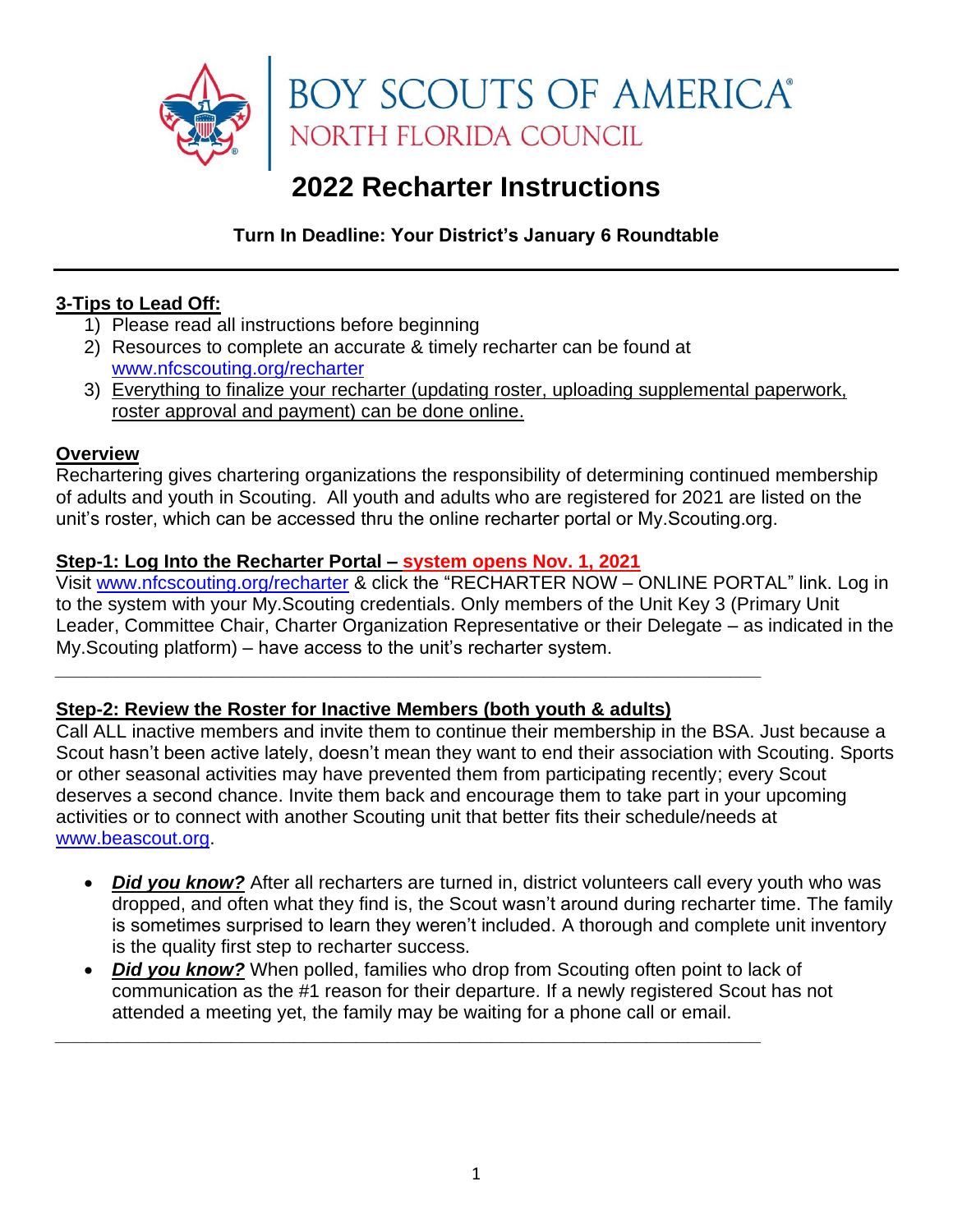### **Step-3: Do you have any youth or adults who are active, but not appearing on the roster?**

Compare your active roster of Scouts and Adults to the roster displayed in the recharter portal. If active members are missing, they can be invited to register via email link directly from the recharter portal (this will prevent you from dealing with paper applications in Step 4). Once they have registered online, a member of the Unit Key 3 must log in thru the My.Scouting application manager to approve their membership. Once this is complete, log in to the recharter portal & refresh the roster, which should then show the new member.

Make sure to add all new members BEFORE proceeding to Step 4.

#### **Step-4: Review New Roster**

At this point, the current roster reflected in the system should list all members (youth and adult) the unit is planning to recharter. At this time, you'll want to:

*\_\_\_\_\_\_\_\_\_\_\_\_\_\_\_\_\_\_\_\_\_\_\_\_\_\_\_\_\_\_\_\_\_\_\_\_\_\_\_\_\_\_\_\_\_\_\_\_\_\_\_\_\_\_\_\_\_\_\_\_\_\_\_\_\_\_\_\_*

*\_\_\_\_\_\_\_\_\_\_\_\_\_\_\_\_\_\_\_\_\_\_\_\_\_\_\_\_\_\_\_\_\_\_\_\_\_\_\_\_\_\_\_\_\_\_\_\_\_\_\_\_\_\_\_\_\_\_\_\_\_\_\_\_\_\_\_\_*

- Update any leader position changes
- Update information on registrants, for example address corrections, phone numbers, etc*.*
- Check for errors noted by the system- all required positions are filled, youth protection training and background authorization forms are completed for all registered adults.
	- $\circ$  Missing items will be noted to the right of the adult's name with a red icon. Click the box to the left of that person's name & then click "Upload Document" to include a copy of the missing items with your unit's finalized recharter package. PDF & image files can be uploaded.
- Remember that all newly-joining adults will need to have a copy of their youth protection training and background authorization form uploaded into the system.

#### **Step-5: Review List of Top 9-Mistakes**

- 1) Different Executive Officers for Units chartered by the same organization. If a Pack, Troop and/or Crew is chartered by the same organization, the Executive Officer must be the same for the Pack, Troop and/or Crew.
- 2) Different Charter Organization Representatives for Units charted by the same organization. If a Pack, Troop and/or Crew is chartered by the same organization, the Charter Organization Representative must be the same for the Pack, Troop and/or Crew.
- 3) Incorrect signatures. The adult members who are serving in the Primary Unit Leader, Committee Chair, Charter Organization Representative or Executive Officer roles moving forward (i.e. beginning at recharter) MUST be the ones to sign the charter and approve adult/youth applications.
- 4) Adult Volunteers do not have current Youth Protection Training or the Background Authorization form. Unit Leader not "trained" in position.
- 5) New persons (youth and adults) added to charter without application.
- 6) New youth applications not signed by both the unit leader and parent or guardian or they are missing vital information (Birth date, grade or address).
- 7) Charter Representative is the only person within a unit that may have 2 positions within the same unit (CC or MC). (Den Leader cannot be Cub Master – Scoutmaster cannot be Committee Member in the same troop.)
- 8) Youth too old for selected program (youth now too old for pack should be chartered with the troop or youth now too old to be a youth member and should be registered as an adult).
- 9) Unit does not have all of the required positions filled.